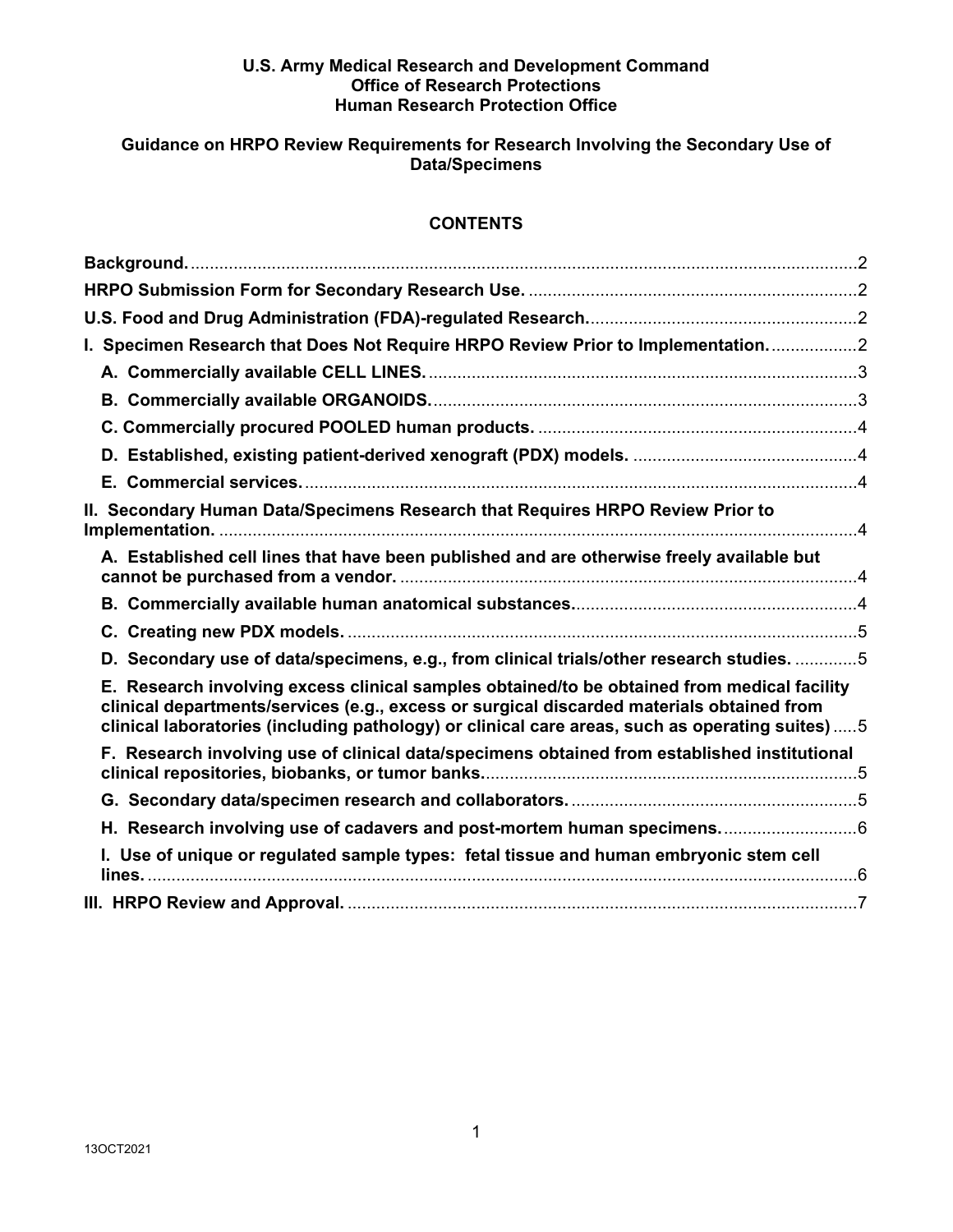# <span id="page-1-0"></span>**Background.**

All United States Army Medical Research and Development Command (USAMRDC) supported research (hereafter referred to as Department of Defense (DoD) -funded) involving the secondary use of human data, records, human tissue, or human biospecimens (henceforth referred to as data/specimens) must undergo review for compliance with Federal and DoD human subjects protection requirements and receive written approval by the USAMRDC Office of Research Protections (ORP) Human Research Protection Office (HRPO) prior to implementation. The USAMRDC ORP HRPO review includes assessing the source of the data/specimens and whether the initial manner and consent for the data/specimen collection permits use in the DoD-funded research. Additionally, the ORP must review the use of all research uses of post-mortem specimens for compliance with the Army Cadaver Use Policy.

For the purpose of this guidance, the term human specimens refers to the research use of any human anatomical substances, cells, cell lines, or organoids obtained or derived from humans, either living or post-mortem.

The HRPO's review and approval of data/specimen research is based upon the nature of the research, the source and identifiability of the data/specimens, privacy and confidentiality protections, and whether the individuals providing the data/specimens allowed the use of their data/specimens for research. Additional HRPO submission instructions and guidance follow below.

**IMPORTANT NOTE: The research protocol submitted for HRPO review MUST only include those activities funded by the DoD, as reflected in the approved Statement of Work (SOW). The HRPO will NOT accept protocols submitted for DoD funded activities for review if the DoD-funded work has been added to an ongoing/existing protocol. For the use of any data/specimens obtained from biorepositories, core facilities, or similar, the HRPO requires that investigators submit a stand-alone protocol that details ONLY the data/specimen use funded by the DoD.** 

### <span id="page-1-1"></span>**HRPO Submission Form for Secondary Research Use.**

For HRPO review of any DoD-funded research activities involving access, use, and analysis of data/specimens, investigators must complete and submit the HRPO Submission Form -- Secondary Research Involving the Use of Data/Specimens found here:

https://mrdc.amedd.army.mil/index.cfm/collaborate/research\_protections/hrpo. The Submission Form identifies the documents to include with the submission.

### <span id="page-1-2"></span>**U.S. Food and Drug Administration (FDA)-regulated Research.**

If data collected from the DoD-funded research uses human biospecimens (even those obtained without identifiers or purchased from a commercial vendor) and will be part of a submission to the FDA or held for later submission to the FDA, in support of an application for FDA clearance or approval, the FDA and HRPO require prospective Institutional Review Board (IRB) review and approval of the research. A regulatory determination of "research not involving human subjects" or "exempt human subjects research" will not suffice.

### <span id="page-1-3"></span>**I. Specimen Research that Does Not Require HRPO Review Prior to Implementation.**

 $\triangleright$  The exceptions described in Sections I.A., B., and C. of this guidance apply only to the specified commercially available human products, and not to other commercially available human anatomical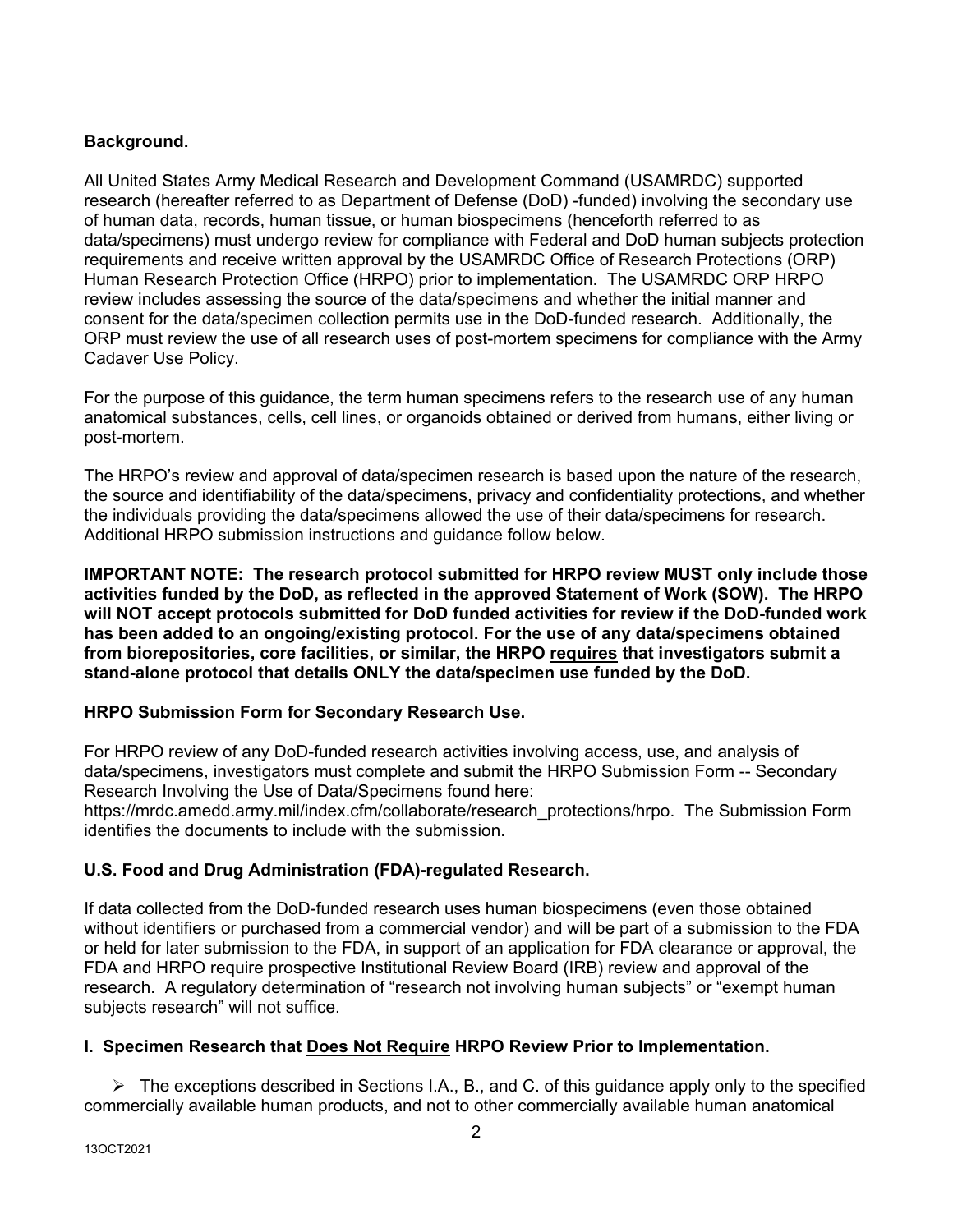substances. The HRPO requires review of use of all other commercially available human anatomical substances per section II.B. below.

# <span id="page-2-0"></span>**A. Commercially available CELL LINES.**

When the research solely involves use of commercially available cell lines (please see additional information that follows), it does not require submission for HRPO review. HRPO has determined that the use of commercially available cell lines by investigators does not meet the regulatory definition of human subjects research. Investigators and DoD Program Management staff members (e.g., Science Officers) do not need to forward materials in support of this category of research to the HRPO for review.

 Use of commercially available human embryonic cell lines **DOES** require HRPO review, with the exception of commercially available HEK 293 cell lines. See Section II.I. for HRPO requirements for the use of human embryonic cell lines.

- If an investigator can purchase or obtain the cell lines from a vendor, the HRPO considers the cell lines commercially available. The vendor source can include a for-profit, not-for-profit, or academic entity that provides cell lines commercially.

- If the investigator obtained/will obtain the cell line(s) from a collaborator and the collaborator purchased the cell lines from a commercial vendor, the cell lines are considered commercially available.

- Commercially available cells line that have been modified (e.g., a gene not originally present in the cell line has been added via stable transfection, a gene has been mutated or knocked out via CRISPR, etc.) also do not require HRPO review.

- The following are examples commercial vendors:

American Type Culture Collection National Center for Biotechnology Information National Disease Research Interchange

 The use of commercially available *cadaveric* cell lines does not require HRPO review. See Section II.H. for HRPO requirements for use of other cadaveric and post-mortem specimens.

### <span id="page-2-1"></span> **B. Commercially available ORGANOIDS.**

When the research solely involves use of commercially available organoids, it does not require submission for HRPO review.

Use of commercially available organoids derived from human embryonic cell lines or fetal tissue **DOES** require HRPO review. See Section II.I. for HRPO requirements for the use of human embryonic cell lines.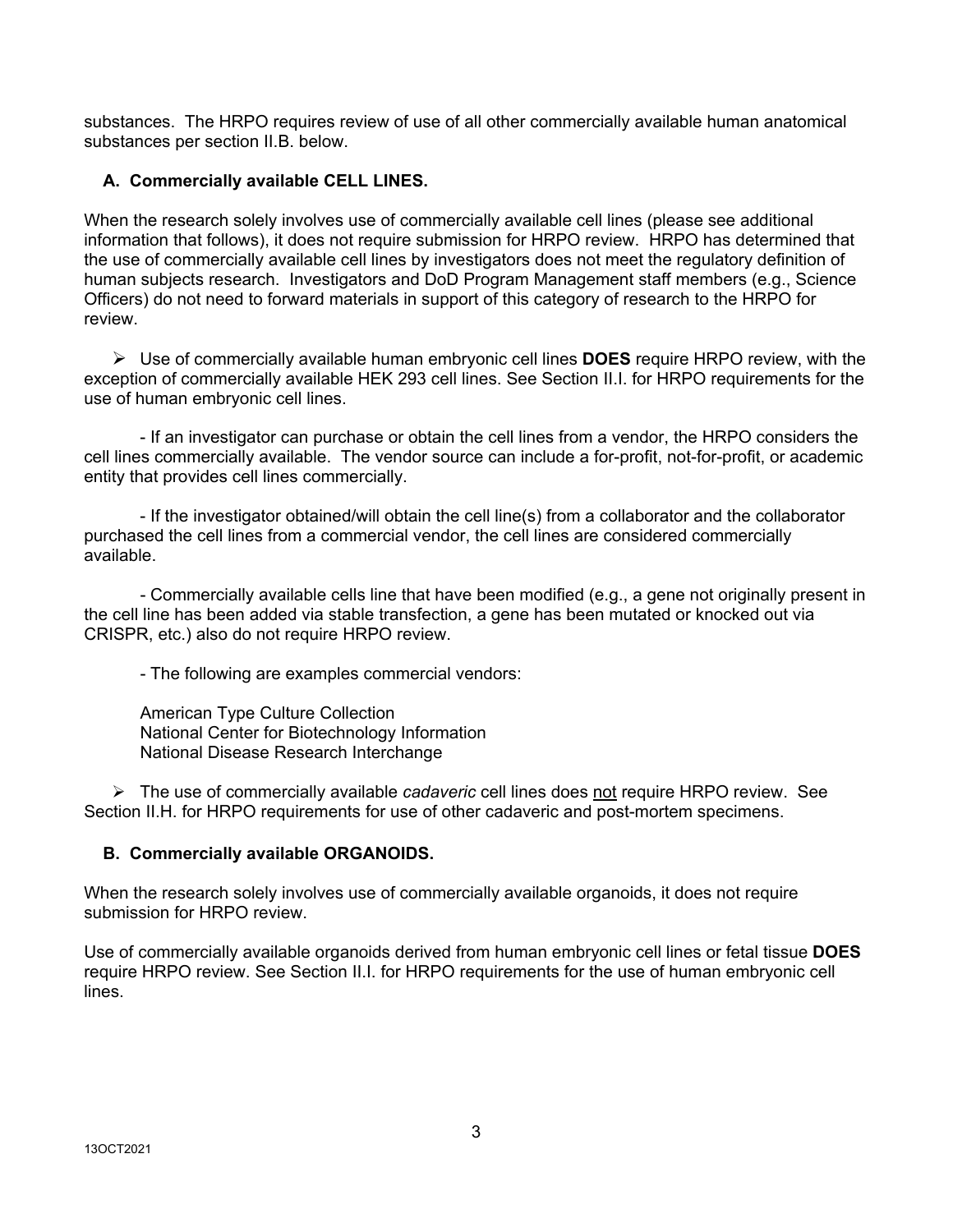# <span id="page-3-0"></span> **C. Commercially procured POOLED human products.**

When the research solely involves use of commercially procured **pooled** human products (e.g., serum, plasma, red blood cells, urine, cerebrospinal fluid), it does not require submission for HRPO review. This exception does not apply to use of commercially available single donor products.

# <span id="page-3-1"></span>**D. Established, existing patient-derived xenograft (PDX) models.**

The use of established, existing PDX models and/or the creation of cell lines from established, existing PDX models does not require HRPO review. A xenograft is a surgical graft of tissue from one species to another species (e.g., tissue from a patient's cancerous tumor implanted directly into a mouse).

 $\triangleright$  The research use of established, existing PDX models (e.g., mouse models) does require institutional animal use and USAMRDC ORP Animal Care and Use Review Office (ACURO) review (https://mrdc.amedd.army.mil/index.cfm/collaborate/research\_protections/acuro).

### <span id="page-3-2"></span>**E. Commercial services.**

HRPO does not need to review when a DoD-funded organization receives samples to perform analyses as a commercial service to another organization. For example, Quest Diagnostic Laboratory providing routine serology diagnostic support to a DoD funded clinical trial does not require a separate HRPO review and determination.

### <span id="page-3-3"></span>**II. Secondary Human Data/Specimens Research that Requires HRPO Review Prior to Implementation.**

For the items listed in paragraphs 2.A. – 2.I. below, the HRPO requires submission of:

a. Completed HRPO Submission Form -- Secondary Research Involving the Use of Data/Specimens (and/or Cadaver Use Submission Form, if applicable);

b. A standalone protocol/protocol application limited to the sources and research analyses as described in the approved DoD SOW; and

c. Documentation of an institutional regulatory office determination or IRB approval of the DoDfunded research activities. Self-determination or self-certification by the Principal Investigator will not suffice for HRPO review.

 **For research with data/specimens that the researchers will collect prospectively and solely for research purposes:** Investigators should refer to the guidance *HRPO Information for Investigators* and complete the HRPO Submission Form for Human Subjects Research found on the HRPO website (https://mrdc.amedd.army.mil/index.cfm/collaborate/research\_protections/hrpo).

#### <span id="page-3-4"></span> **A. Established cell lines that have been published and are otherwise freely available but cannot be purchased from a vendor.**

These cell lines are NOT commercially available as defined by the HRPO. Therefore, the use of these cell lines requires review by the HRPO.

### <span id="page-3-5"></span> **B. Commercially available human anatomical substances.**

Commercially available non-pooled human biospecimens such as peripheral blood mononuclear cells, primary cells, blood, saliva, tissue, etc., are NOT included in the exemption from HRPO review for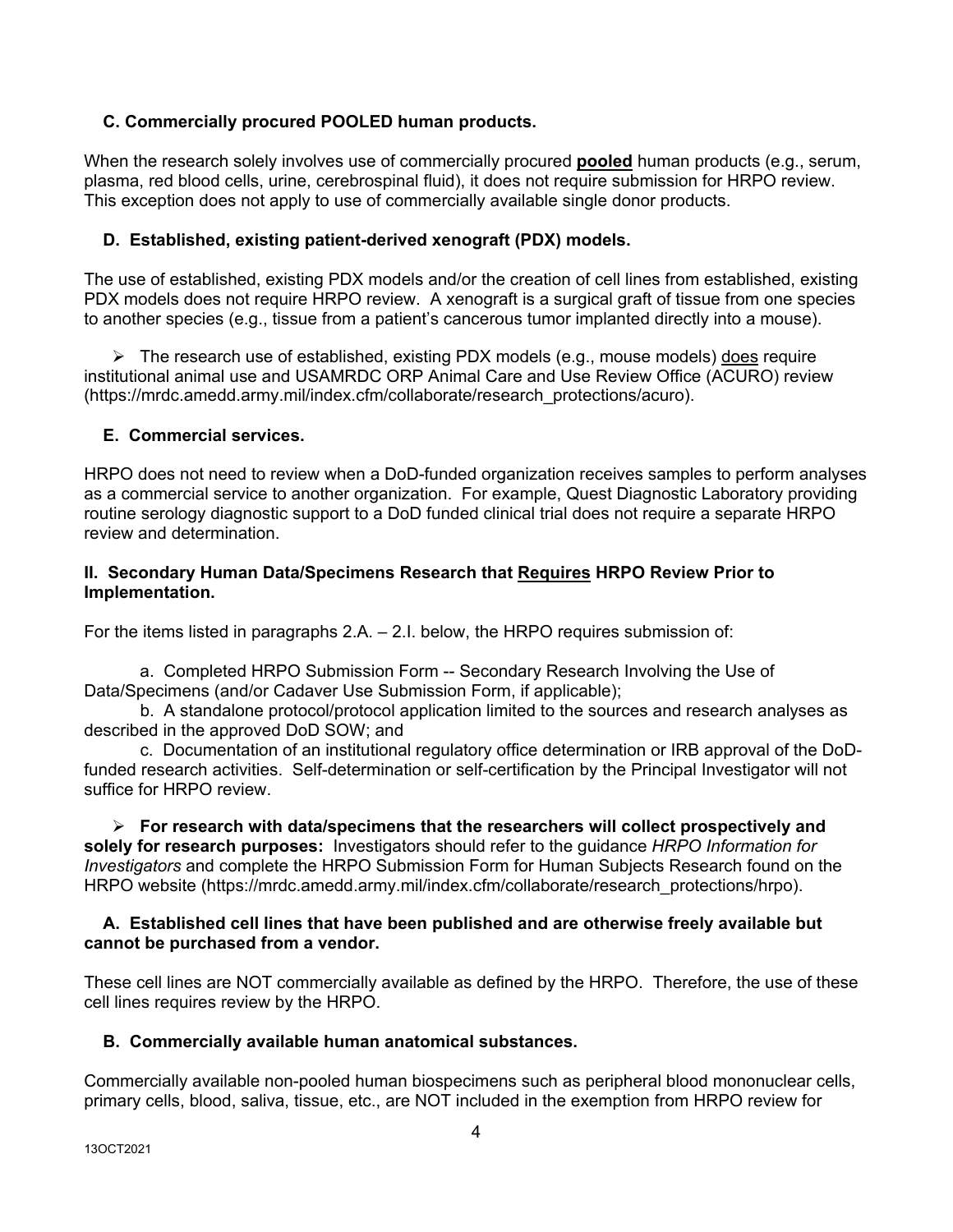commercially available human products. Therefore, the use of commercially available human anatomical substances requires review by HRPO.

# <span id="page-4-0"></span> **C. Creating new PDX models.**

HRPO submission and review is required when the researcher uses DoD funding to combine human specimens (e.g. cell lines, tissue) with non-human material to create a xenograft for research use.

# <span id="page-4-1"></span>**D. Secondary use of data/specimens, e.g., from clinical trials/other research studies.**

HRPO review is required for secondary research use of:

- Existing human data/specimens (to include publically available data/specimens)

- Data/specimens that *will* be collected and for which the institution has determined that the research is exempt under Category 4 of the Common Rule's exempt categories [.104(d)(4)]

### <span id="page-4-2"></span> **E. Research involving excess clinical samples obtained/to be obtained from medical facility clinical departments/services (e.g., excess or surgical discarded materials obtained from clinical laboratories (including pathology) or clinical care areas, such as operating suites)**

HRPO must review any DoD-funded research use of excess clinical samples, including pathology samples.

### <span id="page-4-3"></span> **F. Research involving use of clinical data/specimens obtained from established institutional clinical repositories, biobanks, or tumor banks.**

Consent forms for data/specimens obtained from established institutional repositories, registries, or tissue banks are NOT required to be included in the submission for HRPO review. These entities have institutional procedures in place to ensure that the samples were collected with the appropriate consent of subjects and permitted release of data/specimens for research. If necessary during review, HRPO will request institutional procedures or confirm the institution has oversight of the repository.

# <span id="page-4-4"></span> **G. Secondary data/specimen research and collaborators.**

Investigators must provide complete information on collaborative efforts to include the source of data/specimens, the role of collaborators, purposes of the collaboration, and the investigators' access to identifiable data/specimens. This includes all collaborators at the awardee institution or those at external sites.

**- Multi-institutional research collaborations funded by the DoD:** each institution conducting research will require a protocol approved by the reviewing IRB (single IRB requirements apply) or institutional regulatory office, and will receive separate HRPO review and approval. Each site must complete the HRPO Submission Form for Secondary Research and provide supporting documents.

**- Awardee institution internal collaboration:** describe the sources and types of data/specimens received from individuals or departments at your institution within the protocol, application, or project description submitted to the IRB or institutional regulatory office.

**- Data/specimen source institutions:** describe the sources and types of data/specimens received from external institutions within the protocol, application, or project description submitted to the IRB or institutional regulatory office. Provide a copy of the informed consent document used to obtain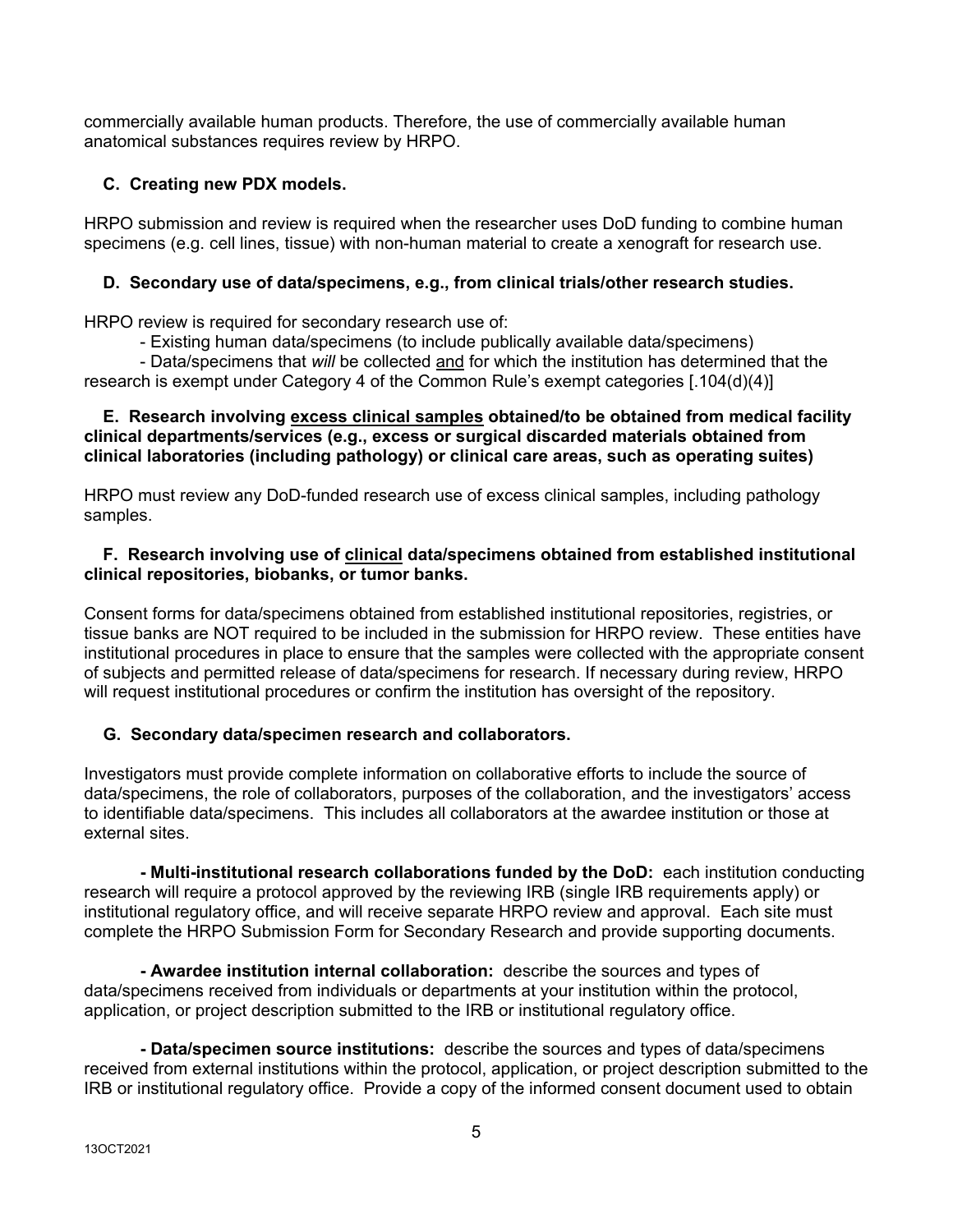the data/specimens at the source institution if the data/specimens were collected under a research protocol.

**- When collaborators provide analyses of data/specimens for the awardee institution:** describe the analysis of data/specimens by collaborators within the protocol, application, or project description submitted to the IRB or institutional regulatory office.

### <span id="page-5-0"></span> **H. Research involving use of cadavers and post-mortem human specimens.**

The ORP reviews all projects involving cadavers in accordance with the 2019 Army Policy for Use of Human Cadavers for Research, Development, Test and Evaluation, Education or Training found here: https://mrdc.amedd.army.mil/index.cfm/collaborate/research\_protections. In this policy, the term "cadaver" includes organs, tissue, bones, or other specimens obtained from an individual upon or after death.

All research using cadaveric and post-mortem human specimens requires submission of the USAMRDC ORP Cadaver Use Submission Form found here: [https://mrdc.amedd.army.mil/index.cfm/collaborate/research\\_protections/hrpo.](https://mrdc.amedd.army.mil/index.cfm/collaborate/research_protections/hrpo)

The ORP requires an institutional approval from the organization performing work with cadaveric specimens. A determination, such as an "exempt" or "research not involving human subjects" determination from the IRB or IRB Office, is not sufficient to document institutional approval.

 $\triangleright$  If there is no specific oversight committee at the performing institution for research with cadaveric specimens, a letter from the investigator's department leadership, dean, environmental health office, or similar satisfies the requirement for institutional approval when the letter states that the investigator has met all institutional requirements to conduct the proposed project.

The HRPO requires the investigator to identify the source of the cadaveric specimens and provide the template specimen donation form in use by that organization. This allows HRPO to confirm that the proposed research is reasonably consistent with donor intent.

The HRPO also requires that the investigator provide basic information related to the physical security, safe handling, transportation, and disposition of cadaveric specimens.

Activities meeting the Army policy definition of "sensitive uses" (i.e., exposure of cadavers to destructive forces) have additional requirements, as well as a 15-day staffing period to Army senior leaders.

Investigators whose DoD-funded research uses both cadaveric and non-cadaveric materials must provide both the ORP Cadaver Use Submission Form and the HRPO Submission Form -- Secondary Research Involving the Use of Data/Specimens, as the cadaver use activity will receive separate review.

### <span id="page-5-1"></span> **I. Use of unique or regulated sample types: fetal tissue and human embryonic stem cell lines.**

**Fetal Tissue.** HRPO submission and review is required for research using fetal tissue and cell lines derived from fetal tissue. Note that use of cord blood or materials derived from placenta are not considered fetal tissue. Due to state and federal laws that govern research use of fetal tissue, the HRPO will confirm that the institutional review determined: the written consent of the mother was obtained; the fetus can be used for research; the use of fetal material is required for the research and